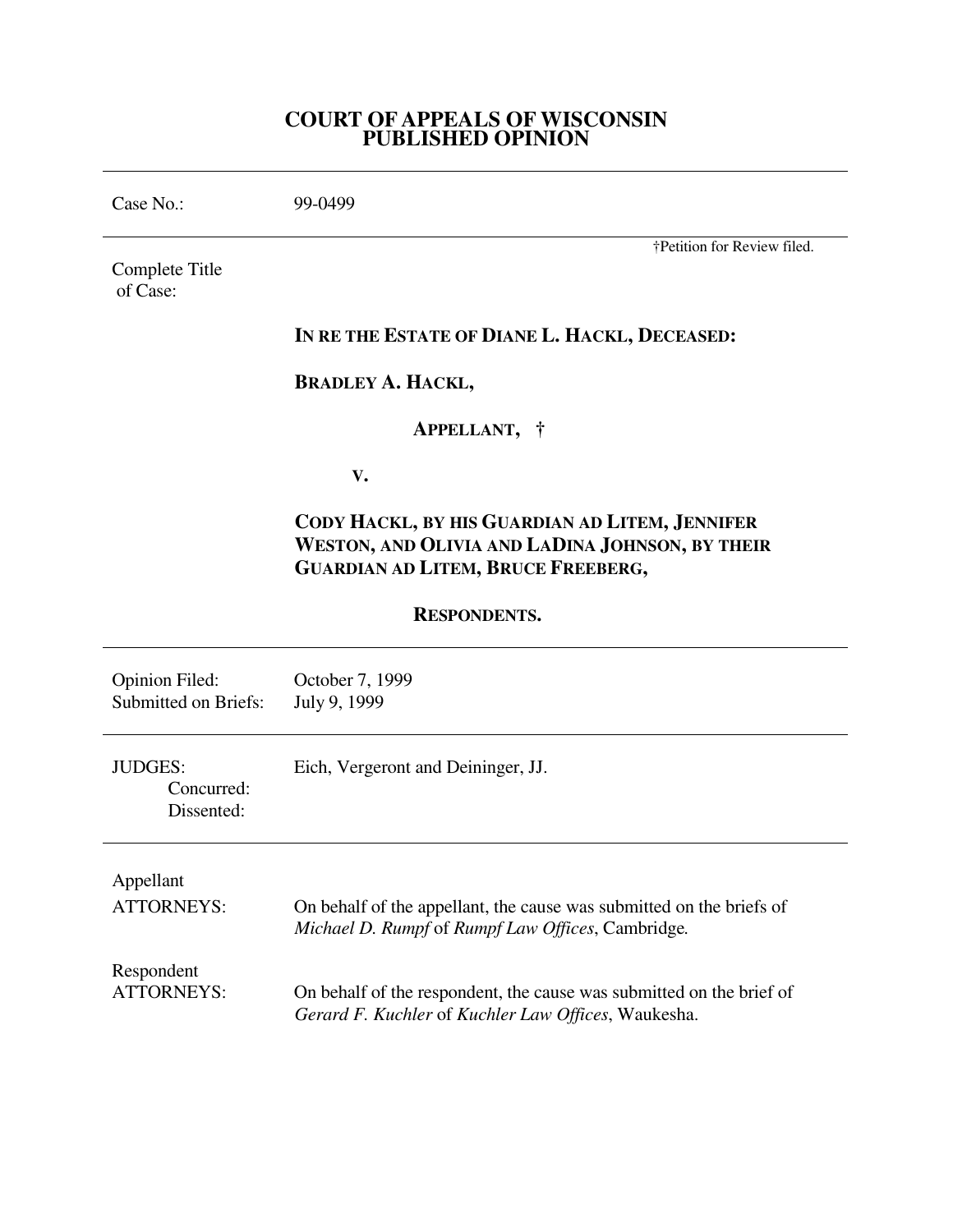# **COURT OF APPEALS DECISION DATED AND FILED**

October 7, 1999

**Marilyn L. Graves Clerk, Court of Appeals of Wisconsin** 

## **NOTICE**

**This opinion is subject to further editing. If published, the official version will appear in the bound volume of the Official Reports.**

**A party may file with the Supreme Court a petition to review an adverse decision by the Court of Appeals. See § 808.10 and RULE 809.62, STATS.** 

**No. 99-0499** 

## **STATE OF WISCONSIN IN COURT OF APPEALS**

**IN RE THE ESTATE OF DIANE L. HACKL, DECEASED:** 

**BRADLEY A. HACKL,** 

 **APPELLANT,** 

 **V.** 

**CODY HACKL, BY HIS GUARDIAN AD LITEM, JENNIFER WESTON, AND OLIVIA AND LADINA JOHNSON, BY THEIR GUARDIAN AD LITEM, BRUCE FREEBERG,** 

 **RESPONDENTS.** 

 APPEAL from an order of the circuit court for Jefferson County: JACQUELINE R. ERWIN, Judge*. Affirmed.*

Before Eich, Vergeront and Deininger, JJ.

 ¶1 DEININGER, J. Bradley Hackl, who murdered his wife, Diane, appeals an order imposing a constructive trust on an undivided one-half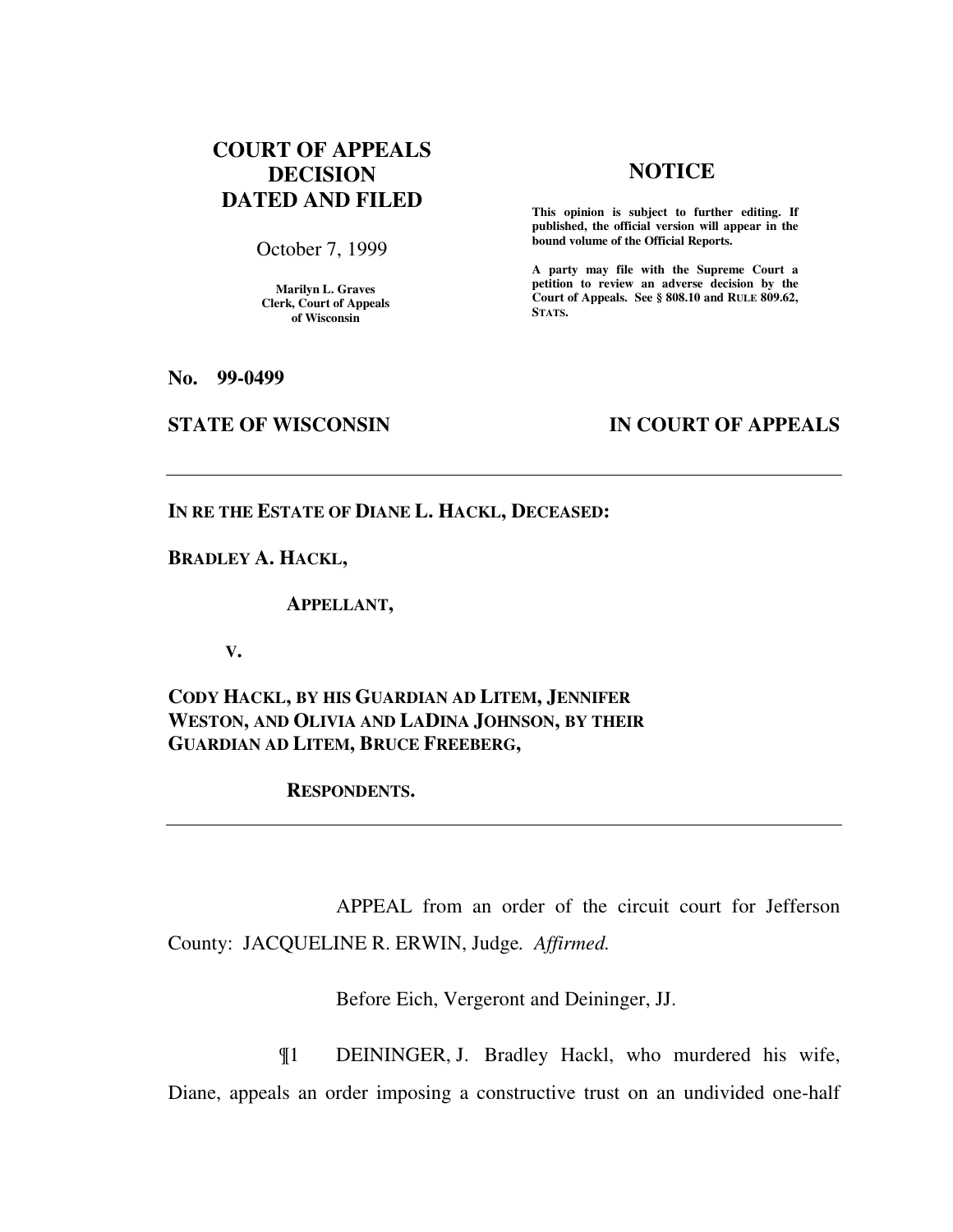interest in his pension. The circuit court imposed the constructive trust after concluding that the pension account had constituted marital property prior to Diane's death, and that, because Bradley murdered her, Diane's interest in the pension "survives her death." Bradley claims the circuit court erred by failing to follow §§ 766.31(3) and 766.62(5), STATS., which, according to Bradley, establish that Diane's interest in his pension terminated at her death.<sup>1</sup> We conclude, however, that the trial court's order is consistent with the equitable principle, long applied in Wisconsin, that a murderer should not be allowed to benefit from his or her crime. Accordingly, we affirm.

## **BACKGROUND**

 ¶2 Bradley and Diane Hackl were married in 1988. In 1996, as the two were divorcing, Bradley murdered Diane. Bradley was convicted of the crime and sentenced to prison for life. Bradley had worked as a union mason for almost forty years and had contributed to a pension fund since 1957. From prison, Bradley applied for and began to receive monthly pension benefits.

 ¶3 In probate proceedings regarding Diane's estate, her personal representative asserted that the pension was marital property and claimed an undivided one-half interest in the pension as an estate asset. Bradley objected, arguing that Diane's marital property interest in his pension terminated upon her death, and that the pension must thus be classified as wholly his individual property. The circuit court concluded that Diane's interest in Bradley's pension

<sup>&</sup>lt;sup>1</sup> Sections 766.31(3) and 766.62(5), STATS., are quoted and discussed in the text of this opinion. Generally, these statutes provide that a nonemployee spouse's interest in his or her spouse's "deferred employment benefit plan" terminates upon the nonemployee spouse's death.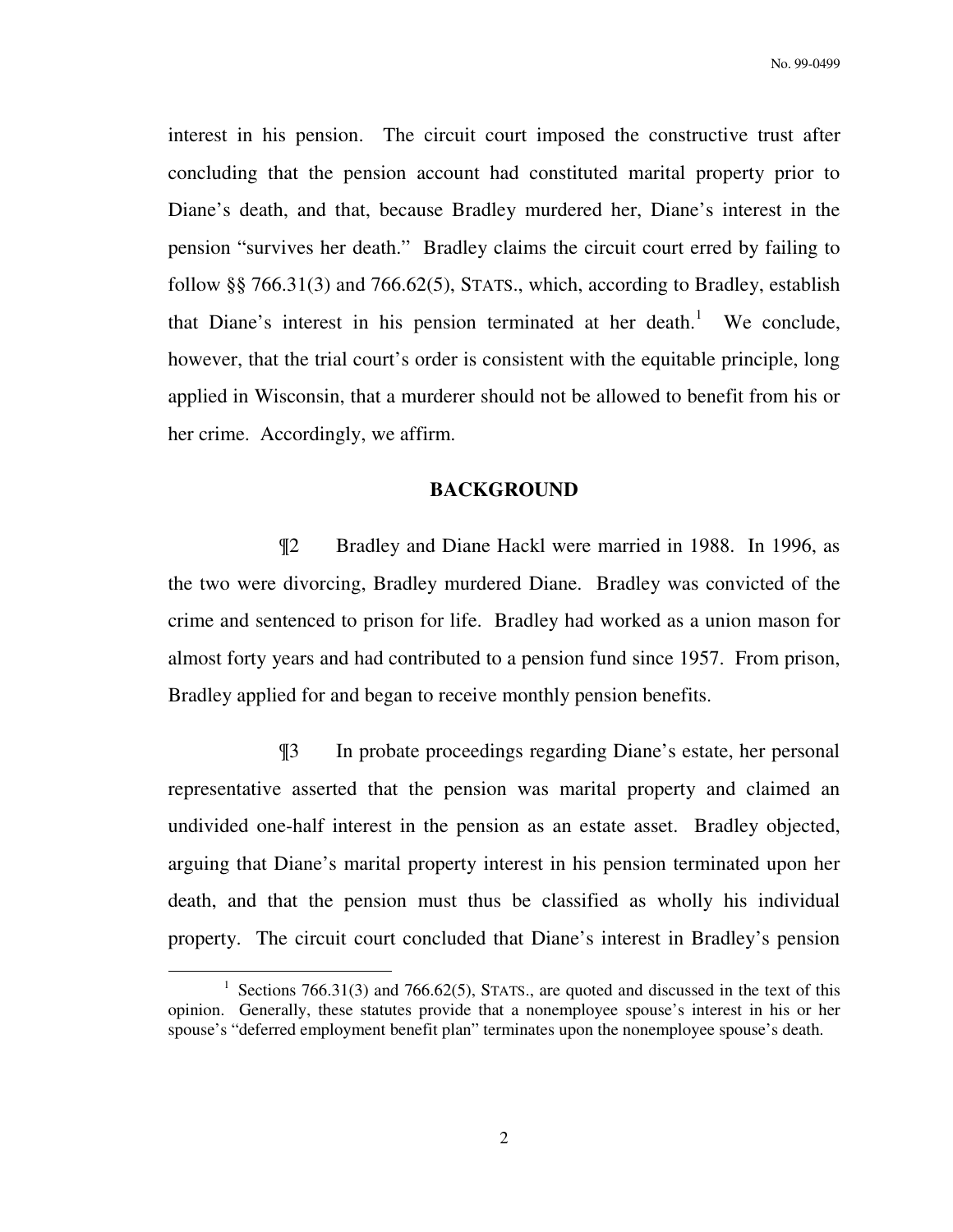survived her death and ordered that a constructive trust be imposed on an undivided one-half of it. Bradley appeals the order.<sup>2</sup>

#### **ANALYSIS**

 ¶4 Bradley argues that the "terminable interest rule," set forth in §§ 766.31(3) and 766.62(5), STATS., conclusively establishes that any interest Diane may have held in his pension terminated at her death. Section 766.31(3), STATS., provides that "the marital property interest of [a] nonemploye spouse in a deferred employment benefit plan … terminates at the death of the nonemploye spouse if he or she predeceases the employe spouse." Section 766.62(5), STATS., reiterates this provision: "If the nonemploye spouse predeceases the employe spouse, the marital property interest of the nonemploye spouse in all of the following terminates at the death of the nonemploye spouse: (a) A deferred employment benefit plan...." (Diane's children do not dispute that Bradley's pension falls within the statutory definition of "deferred employment benefit plan." *See* § 766.01(4)(a), STATS.)

 ¶5 The issue before us is whether these statutes unequivocally bar Diane's estate from claiming any interest in Bradley's pension. It is thus a question of law, which this court reviews de novo. *See Stockbridge Sch. Dist. v. Department of Pub. Instruction Sch. Dist. Boundary Appeal Bd.*, 202 Wis.2d 214, 219, 550 N.W.2d 96, 98 (1996). Our chief objective in interpreting how a statute should be applied to a specific set of facts is to discern the intent of the

<sup>&</sup>lt;sup>2</sup> The circuit court found that Diane died intestate, and it appointed her brother personal representative of her estate. The respondents in this appeal are Diane's three children, who are apparently her heirs. *See* § 852.01(1)(b), (2m), STATS., 1993-94.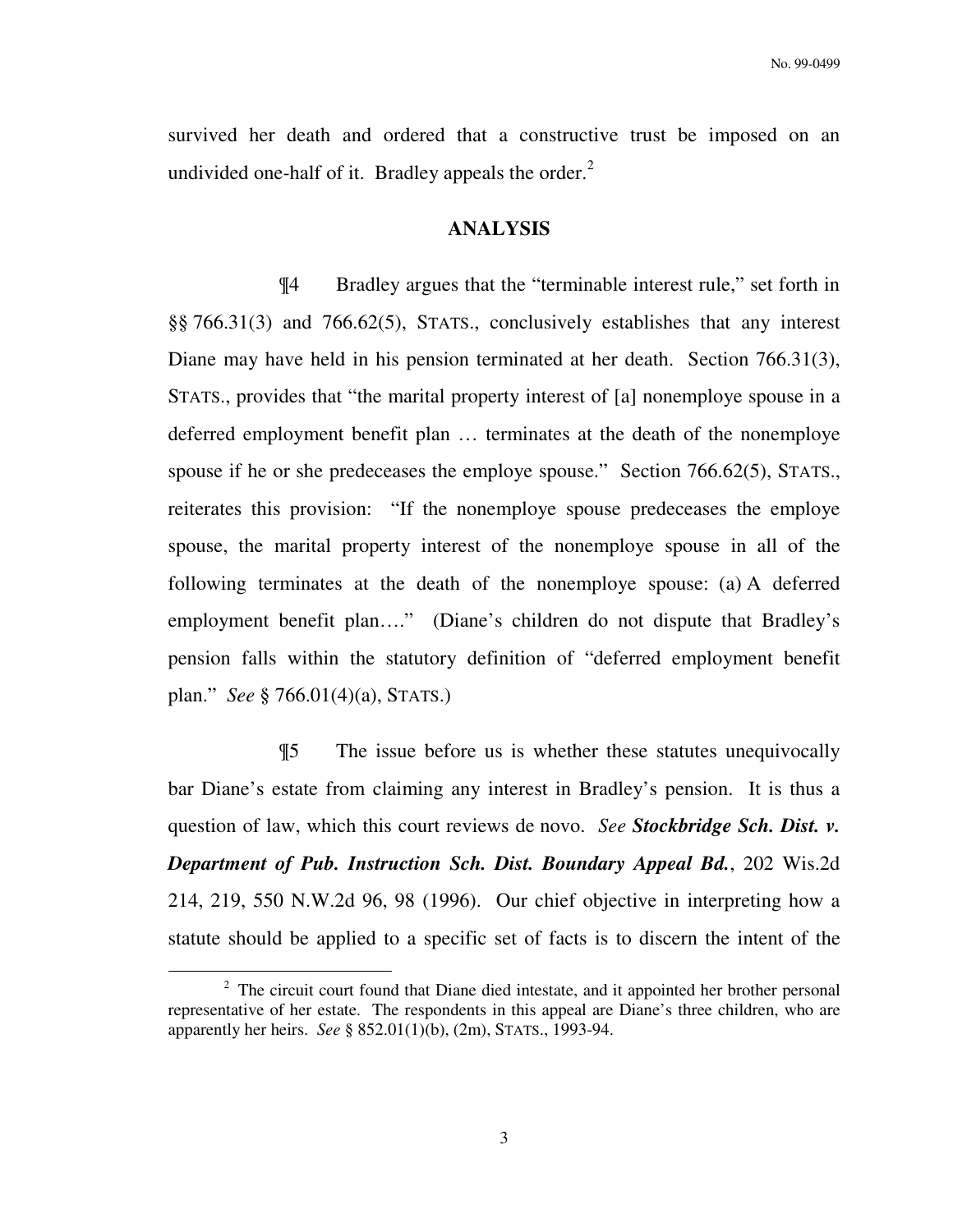legislature. *See Anderson v. City of Milwaukee*, 208 Wis.2d 18, 25, 559 N.W.2d 563, 566 (1997). Customarily, we look first to the language of the statute, and if its meaning and application is plain, we look no further. *See Jungbluth v. Hometown, Inc.,* 201 Wis.2d 320, 327, 548 N.W.2d 519, 522 (1996). If the statute is ambiguous, however, we turn to extrinsic aids such as its legislative history, scope, context and the purpose of the statute to determine legislative intent. *See id*.

 ¶6 The application of the terminable interest rule set forth in §§ 766.31(3) and 766.62(5), STATS., to the present circumstance is an issue of first impression, but our customary approach to statutory interpretation will not assist us in resolving it. The dispute is not over what the statutes say, but what they plainly do not say—how we are to treat a nonemployee spouse's marital interest in a deferred employment benefit plan when that spouse is murdered by the employee spouse. Bradley would have us end our inquiry at this point, with a conclusion that because the legislature did not create an exception for the circumstance before us, there is no basis on which a court may conclude that Diane's interest did not terminate on her death. We disagree. Our conclusion, however, does not derive from consulting extrinsic sources to ascertain what the legislature might have intended in this circumstance; rather, we base our decision on an equitable principle that the Wisconsin Supreme Court has never hesitated to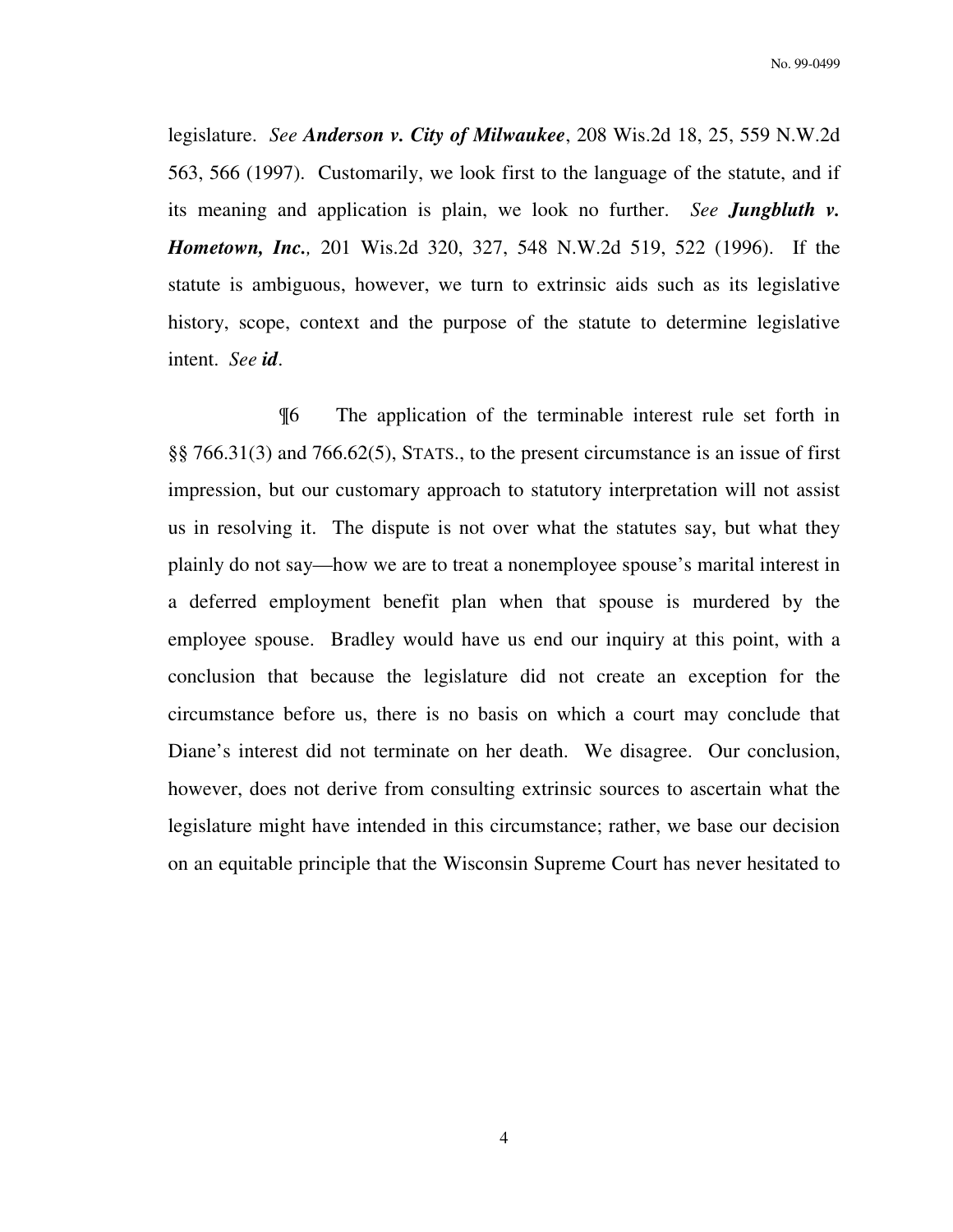apply in situations when a murderer claims an interest in property acquired as a result of the victim's death. $3$ 

 ¶7 Wisconsin courts have long been committed to the principle that a murderer should not be permitted to profit from his or her crime. The supreme court articulated this principle in 1927, when it stated:

> The equitable doctrine that a man shall not profit by his own wrong dates back centuries in the history of the common law, and is as old as equity itself. It is recognized, as far as we are able to determine, in the laws of all civilized communities. It lies at the foundation of every religious faith…. It is vitally essential to the administration of justice, and a careful search of our Statutes fails to reveal that it was ever modified or abrogated. It therefore exists at the present day in Wisconsin, with all the force which it possessed throughout the ages….

*Estate of Wilkins*, 192 Wis. 111, 119, 211 N.W. 652, 655-56 (1927), *overruled in part by Will of Wilson*, 5 Wis.2d 178, 92 N.W.2d 282 (1958). The court, accordingly, concluded in *Wilkins* that a murderer should not be permitted to take under his victim's will.

<sup>&</sup>lt;sup>3</sup> Although we conclude that the issue in this appeal cannot be resolved by consulting extrinsic aids to statutory interpretation, we have endeavored to discover if there is any indication in the legislative history of §§ 766.31(3) and 766.62(5), STATS., that the legislature specifically rejected the creation of an exception for interspousal murder, similar to those which it has enacted regarding other property transfers at death. The terminable interest rule implements a legislative policy decision "to assure an employee spouse full access to benefits in a deferred employment benefit plan during that spouse's retirement years if he or she is predeceased by the nonemployee spouse." *See* KEITH A. CHRISTIANSEN, MARITAL PROPERTY IN WISCONSIN § 2.102 (1990). The terminable interest rule thus guards against testamentary dispositions by the nonemployee spouse of "any part of a deferred employment benefit plan attributable to the employment of an employee spouse." *Id*. We have been unable to locate any evidence that the issue presently before us arose during the consideration and enactment of these marital property provisions.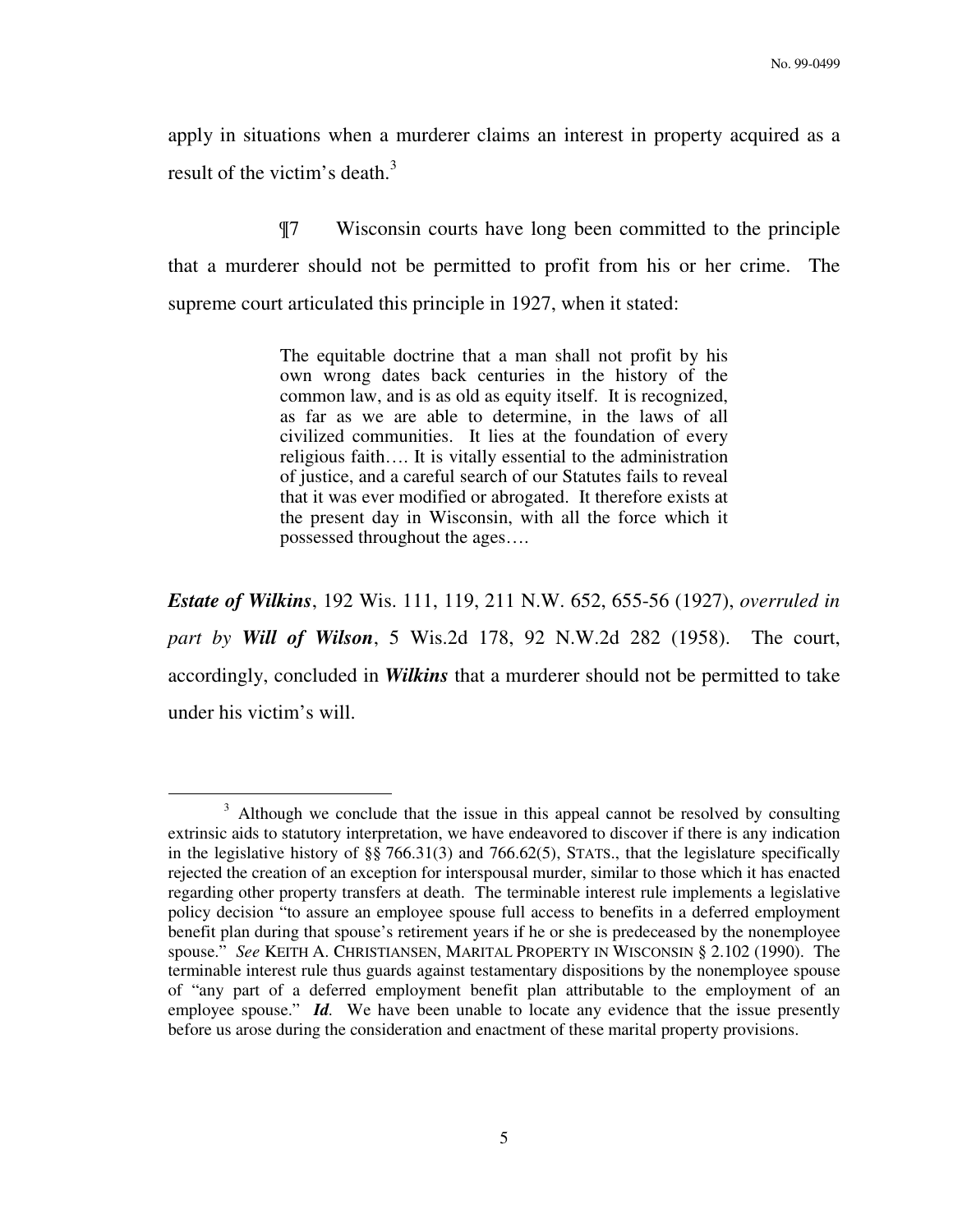¶8 Twenty-five years later, the court again applied the principle, this time to the murder of one joint tenant by another. *See Estate of King*, 261 Wis. 266, 52 N.W.2d 885 (1952). The court in *King* refused to allow the murderer to enforce his right of survivorship in jointly-held property. The court has subsequently abandoned its reasoning in *King,* under which the victim's estate acquired the whole of the joint property. *See id*. at 274, 52 N.W.2d at 889. It continues to adhere, however, to the basic principle that a murderer should not acquire his victim's interest in joint property, concluding that:

> "the most equitable [result] … can be justified upon the theory that the murder operates as a severance of the joint tenancy resulting in a tenancy in common whereby the murderer retains ownership to an undivided one-half interest, but gains no title in, or enjoyment of, the other half, which other half vests in the heirs at law and next of kin of the murdered joint tenant."

*Estate of Safran*, 102 Wis.2d 79, 101, 306 N.W.2d 27, 38 (1981) (citation omitted).

 ¶9 The supreme court has also clarified since its opinion in *King* that the proper analysis to be applied to bequests is based on principles of equity, resulting in the imposition of a constructive trust, which provides greater flexibility for a court to achieve a just result. *See Will of Wilson*, 5 Wis.2d 178, 183, 92 N.W.2d 282, 285 (1958). And, although its reasoning has been refined, the court reaffirmed that it "is firmly committed to the principle that a murderer will not be permitted to profit by his crime." *Id*. at 180, 92 N.W.2d at 284. The constructive trust approach adopted in *Wilson* serves to avoid conflict with statutory provisions regarding how wills may be revoked, and it is based upon the theory of unjust enrichment, which compels that a murderer "'surrender the profits of his crime.'" *See Safran*, 102 Wis.2d at 85, 306 N.W.2d at 30 (citation omitted).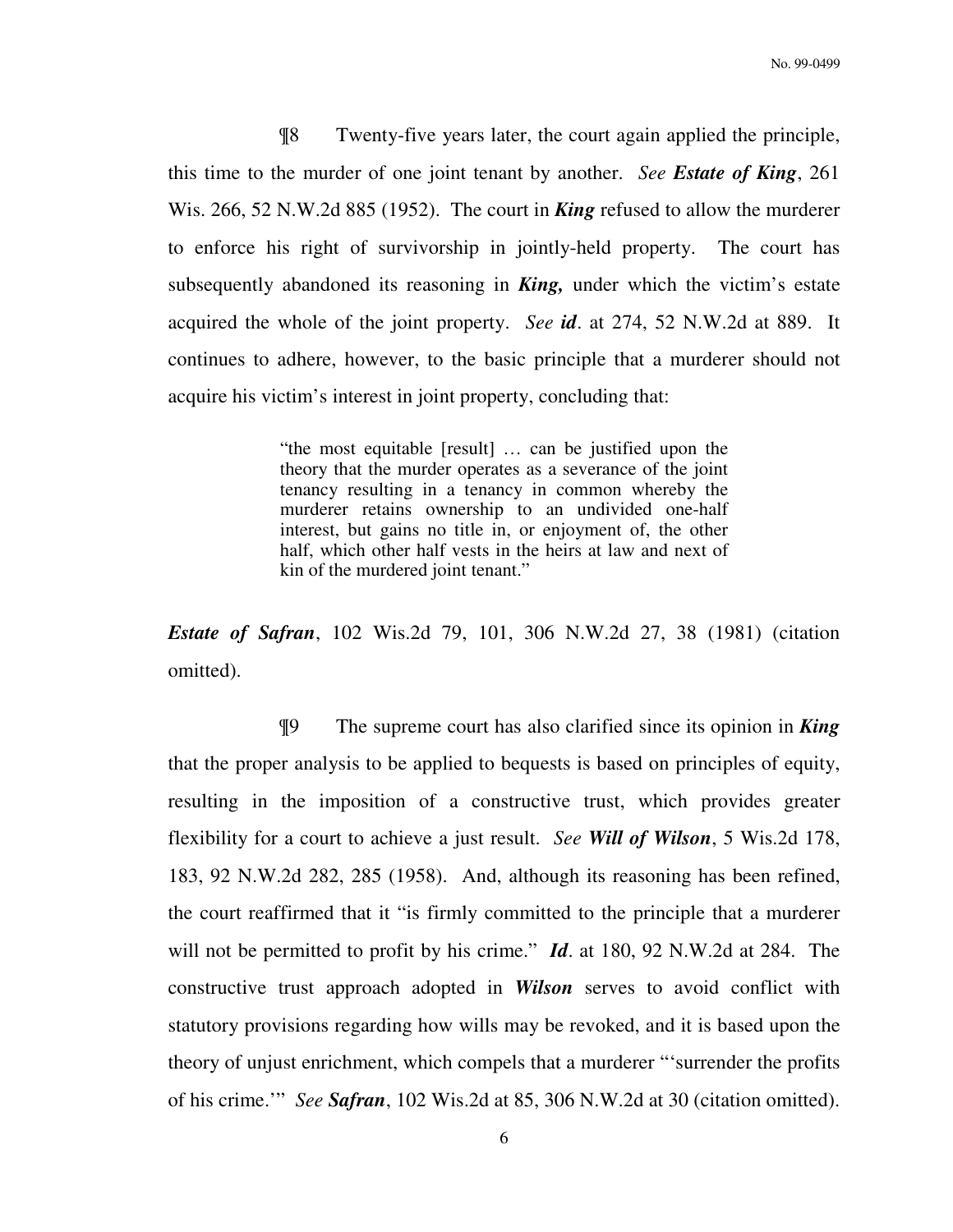¶10 The legislature in 1982 codified this common law principle with respect to several specific types of property transfers at death. $4$  Section 700.17(2)(b), STATS., 1993-94, provides that when one joint tenant kills another, the joint tenancy is severed and the killer loses the right of survivorship in the decedent's property. Section 852.01(2m), STATS., 1993-94, provides that when a person is murdered by someone who would otherwise be an heir, the victim's estate passes as if the killer predeceased the decedent. Section 853.11(3m), STATS., 1993-94, in turn, establishes a similar disposition scheme for will beneficiaries. Finally, §§ 632.485, 895.43, and 895.435, STATS., 1993-94, ensure in similar fashion that a murderer does not "receive any benefit" from life insurance policies, or from other contracts or death benefits, as a result of a death he or she intentionally causes.

 ¶11 We acknowledge that the legislature did not adopt a provision similar to the foregoing that addresses the disposition of an employee spouse's pension when that spouse kills the nonemployee spouse.<sup>5</sup> Bradley insists that the absence of a statutory provision indicates that the legislature was unwilling to

<sup>&</sup>lt;sup>4</sup> See Laws of 1981, ch. 228. The statutes discussed in this paragraph were amended in 1997 to refer over to a newly created provision governing the distribution of property a "killer" might otherwise acquire through an unlawful and intentional killing. *See* 1997 Wis. Act 188, §§ 13, 109, 139, 175, 231 and 232; and § 854.14, STATS., 1997-98. Section 854.14, STATS., applies only to deaths occurring after January 1, 1999, and is therefore inapplicable to the present facts. *See* 1997 Wis. Act 188, § 233.

 $5$  The provisions of § 854.14, STATS., 1997-98, were not effective at the time of Diane's death in 1996. See n.4 above. Under  $\S$  854.14(2)(c), the "unlawful and intentional killing of the decedent … *[r]evokes every statutory right or benefit* to which the killer may have been entitled by reason of the decedent's death." *Id*. (emphasis added). Because the new statute does not apply to Diane's death, and because we decide the present case on common law principles, we do not address whether the statute addresses the termination of a marital property interest under §§ 766.31(3) and 766.62(5), STATS., which results from an interspousal murder.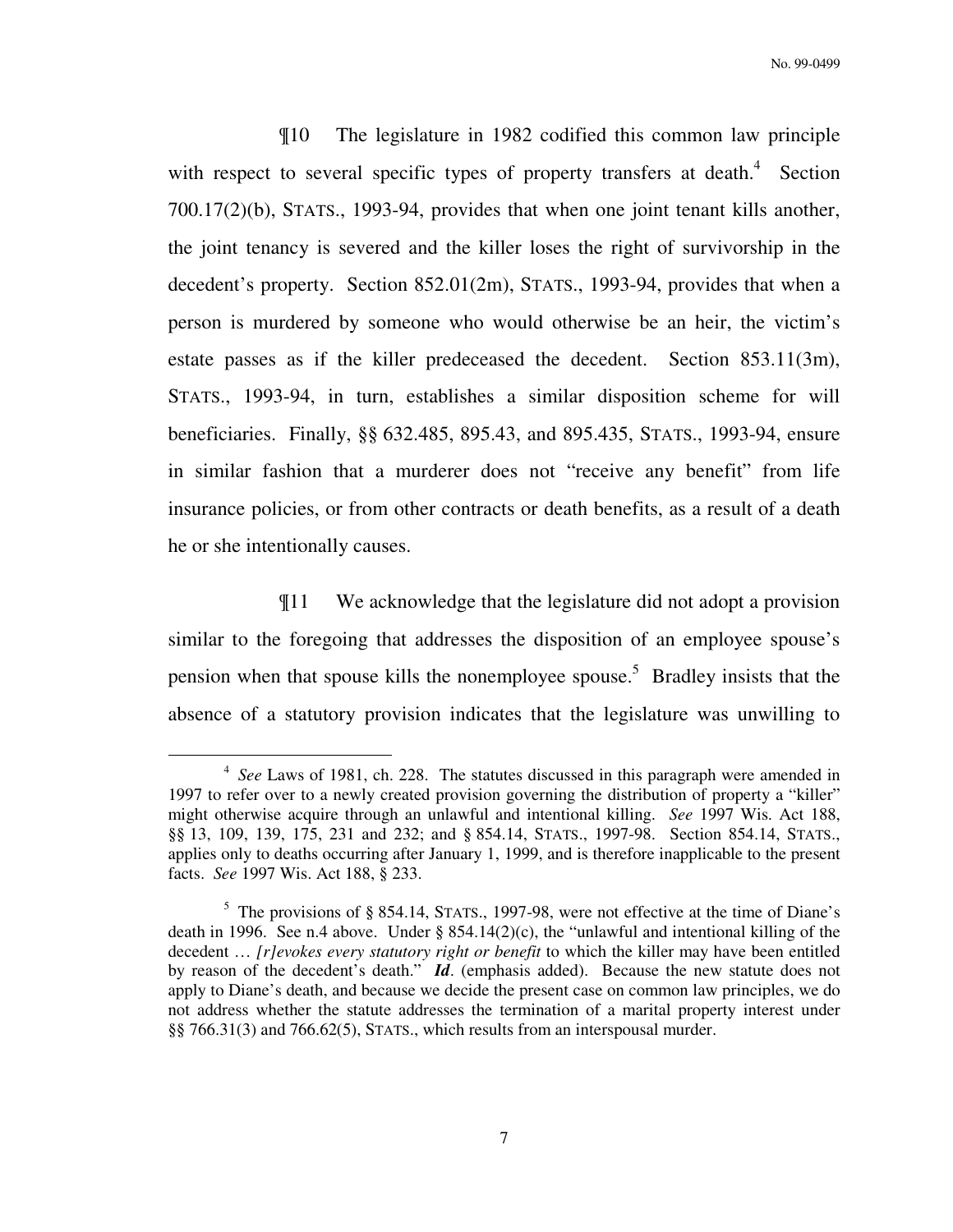negate the operation of the terminable interest rule as set forth in §§ 766.31(3) and 766.62(5), STATS., on the present facts. We conclude, however, that the absence suggests only that the legislature failed to contemplate this circumstance when it enacted the terminal interest rule for employee pensions in the marital property act. We view the legislative enactments described above, as well as the recent creation of § 854.14, STATS., 1997-98, as an indication of the legislature's willingness to foster the public policy embodied in the common law principle that a murderer should not profit from his or her crime. (See footnotes 4 and 5.) Finally, we note that the absence of statutes creating exceptions for death transfers of property from which a murderer might benefit did not prevent the supreme court from applying common law equitable principles to bequests and joint tenancies. Thus, we conclude that the legislature's silence on the issue before us does not prevent us from doing likewise with respect to the terminal interest rule of §§ 766.31(3) and 766.62(5), STATS.

 ¶12 We conclude that the common law principle that murderers should not profit from their crimes applies to the facts and statutes presently before us. We must next determine if the trial court fashioned the proper remedy by imposing a constructive trust on what it deemed to be Diane's marital property interest in Bradley's pension. We conclude that it did. The supreme court, in its most recent application of the principle, endorsed two possible rationales for depriving Bradley of any benefit from the termination of Diane's interest in his pension. *See Estate of Safran*, 102 Wis.2d 79, 306 N.W.2d 27 (1981). In dealing with joint tenancy property, the court concluded that the murder severed that tenancy, creating in its place a tenancy in common, with the result that title to the victim's undivided one-half interest "vests in the heirs at law and next of kin of the murdered joint tenant." *Safran*, 102 Wis.2d at 101, 306 N.W.2d at 38. With

8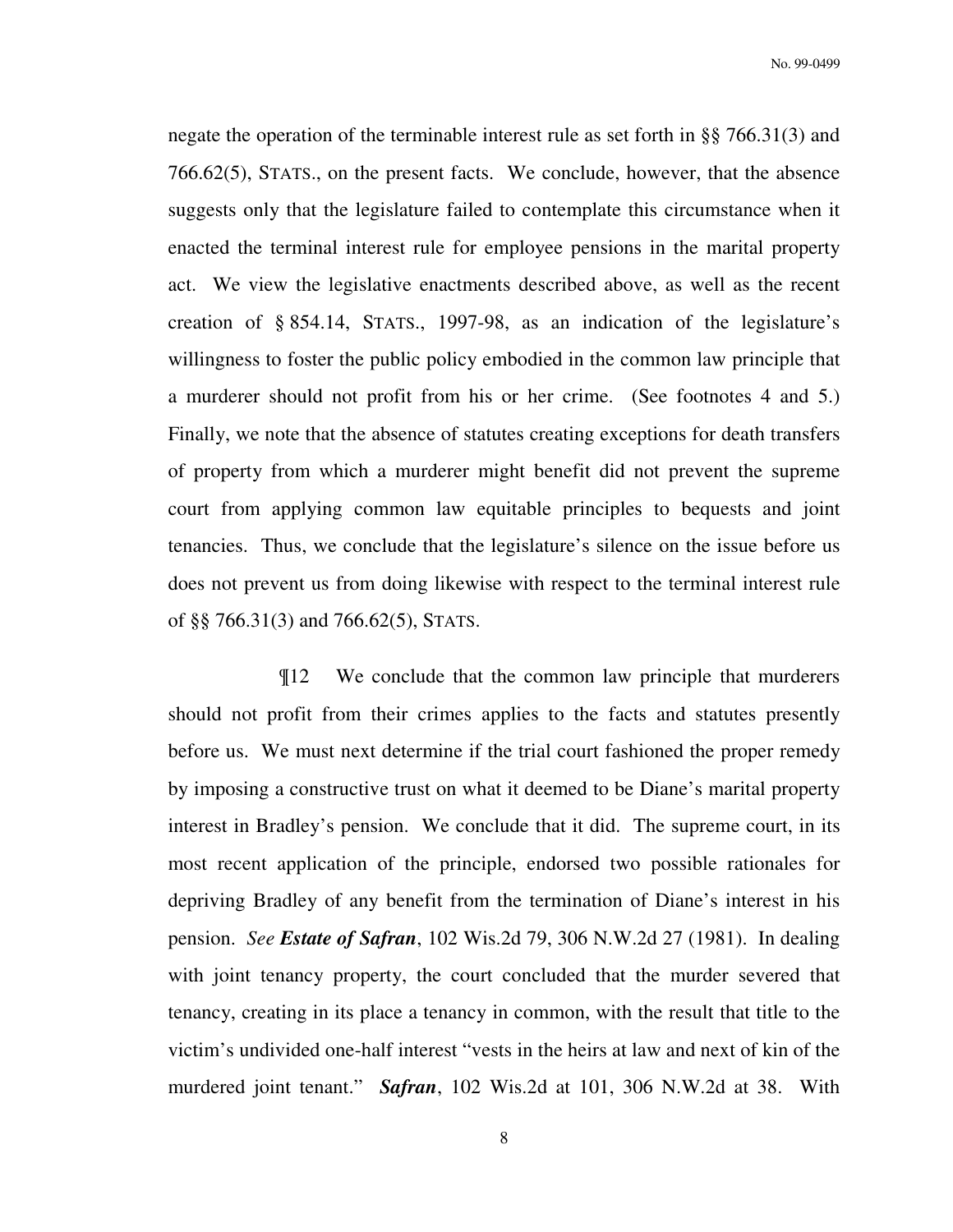respect to a will bequest, however, title is considered to pass to the murderer, subject, however, to a constructive trust to prevent the unjust enrichment of a wrongdoer. *See id*. at 85, 306 N.W.2d at 30.

 ¶13 We can envision an argument that Bradley's murder of Diane should be deemed to have effected a divorce simultaneously with Diane's death, thereby vesting title to her marital property interest in the pension in her estate. We believe the rationale for imposing a constructive trust is much stronger, however. Had the marriage ended in divorce prior to Diane's death, her interest in Bradley's pension would have been determined under § 767.255, STATS., not § 766.62, STATS. *See Mausing v. Mausing*, 146 Wis.2d 92, 99, 429 N.W.2d 768, 771 (1988) (holding that the marital property act did not change "the equitable distribution principles set forth in sec. 767.255, STATS."). Thus, a division of the pension in a divorce may have resulted in Diane receiving a greater or lesser portion of the pension than that which constituted her marital property interest under § 766.62, STATS. *Cf. Rodak v. Rodak*, 150 Wis.2d 624, 630, 442 N.W.2d 489, 492 (Ct. App. 1989) (concluding that "a pension plan relating to employment which spans the date of marriage ... is a marital asset and is subject to division pursuant to sec. 767.255").

 ¶14 Moreover, as we have discussed, the legislature has clearly expressed its intent that when a marriage terminates because of the death of a nonemployee spouse, that spouse's interest in the employee spouse's pension is extinguished. Just as imposing a constructive trust on will bequests is viewed as not interfering with statutory directives regarding how wills may be revoked, *see Safran*, 102 Wis.2d at 85, 306 N.W.2d at 30, the imposition of a constructive trust on what had been Diane's interest in Bradley's pension prior to her death does not directly contravene §§ 766.31(3) and 766.62(5), STATS. Under this rationale,

9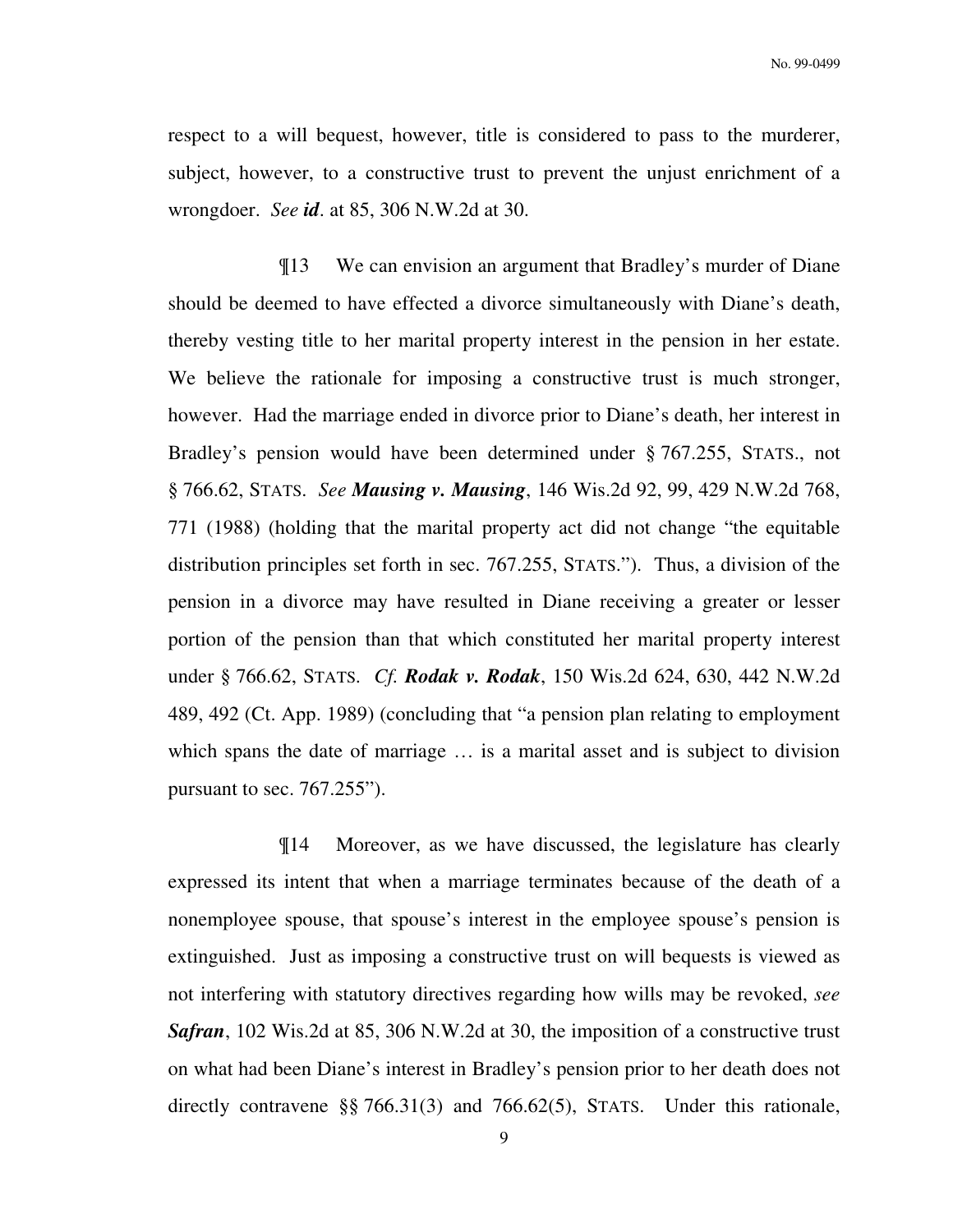Diane's interest did indeed terminate, and Bradley acquired full ownership of the pension on her death, but equity intervenes to prevent his enjoyment of any benefit from the murder.

 ¶15 Finally, the constructive trust approach "affords a court of equity greater flexibility in arriving at a just result which does not defeat the intent of the deceased." *See Wilson*, 5 Wis.2d at 183, 92 N.W.2d at 285. The legislature, too, has endorsed the exercise of judicial discretion in determining the disposition of property affected by an intentional killing. *See* § 854.14(6), STATS., 1997-98 (providing that "[t]his section does not apply if … [t]he court finds that, under the factual situation created by the killing, the decedent's wishes would best be carried out by means of another disposition of the property"). The appealed order provides that the trial court "retains jurisdiction to supervise and enforce the payment of retirement benefits" with respect to the portion of Bradley's pension on which the trust was imposed. The benefits may ultimately be ordered paid to Diane's children in equal shares, which apparently would be the result if the pension interest were distributed as a part of her estate. (See footnote 2.) That result is not mandatory, however, as it would be if we concluded that Diane's interest had not in fact terminated upon her death.

 ¶16 Consequently, we follow the reasoning set forth in *Wilson* and affirm the trial court's imposition of a constructive trust on Diane's marital property interest in Bradley's pension. Bradley argues, however, that a constructive trust cannot be imposed on a portion of his pension because the requirements for its imposition have not been satisfied. The supreme court has concluded that a constructive trust may be imposed only if (1) title to the property is held by someone who "in equity and good conscience should not be entitled to beneficial enjoyment," and (2) title was obtained through "fraud, duress, …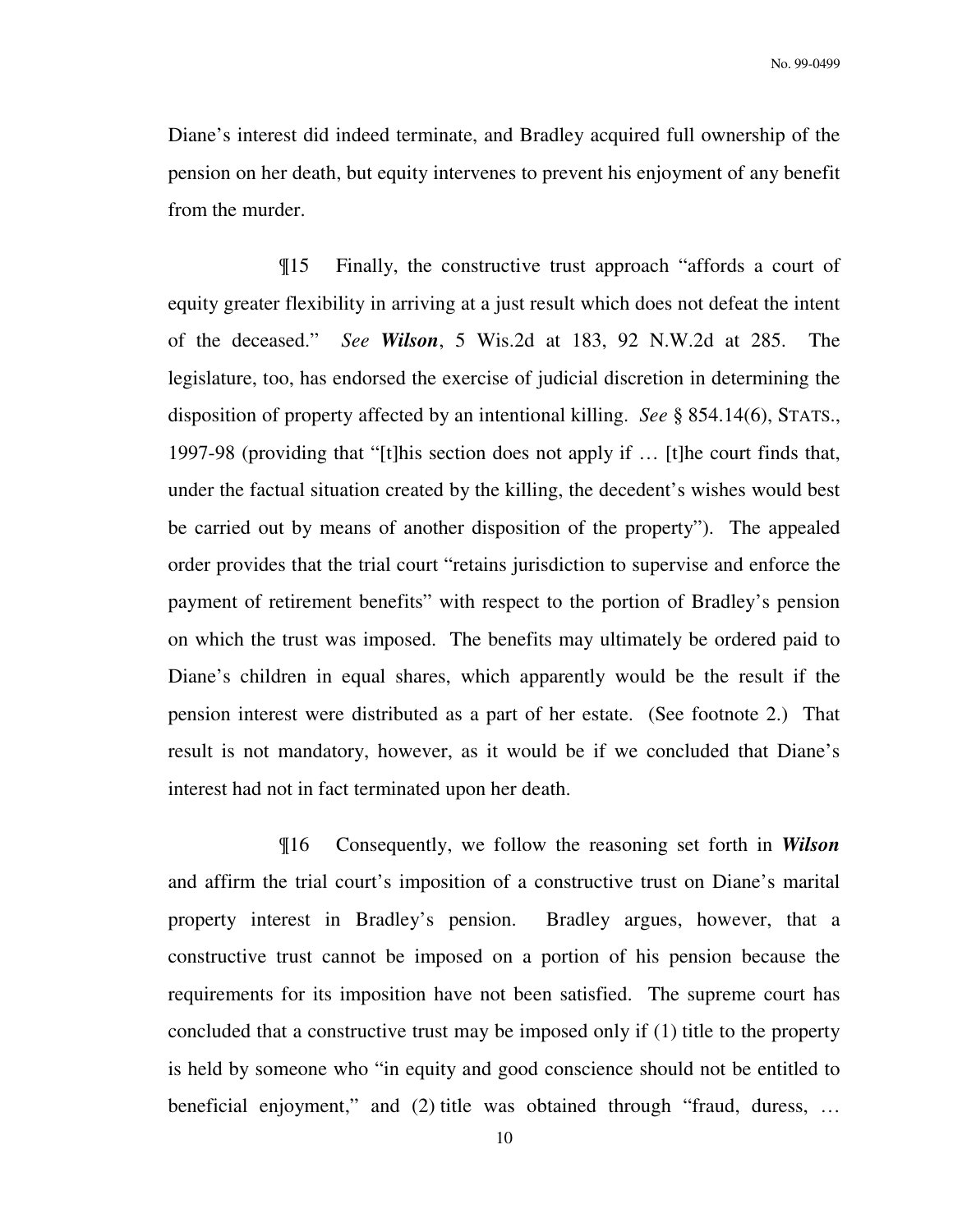commission of a wrong, or … any form of unconscionable conduct." *See Wilharms v. Wilharms*, 93 Wis.2d 671, 679, 287 N.W.2d 779, 783 (1980). Bradley contends that the second requirement has not been met because he has not "obtained" title to Diane's property, in that the entirety of the pension plan lawfully belonged to him prior to the murder. We disagree.

 ¶17 This court has recognized a distinction between property acquired by a murderer *as a consequence of* a wrongful act and property lawfully acquired by the murderer *prior to* such an act. *See Krueger v. Rodenberg*, 190 Wis.2d 367, 379, 527 N.W.2d 381, 386 (Ct. App. 1994). In *Krueger*, we relied on comments to § 187 of the RESTATEMENT OF RESTITUTION which state that "[a]lthough [a] murderer is not permitted to keep property which he acquires by the murder, he will not be deprived of property which he does not acquire through the murder…. [A] murderer is not deprived of property lawfully acquired by him, but is merely prevented from acquiring [a] beneficial interest in property through his unlawful act." *Krueger*, 190 Wis.2d at 379-80, 527 N.W.2d at 386-87 (citing RESTATEMENT OF RESTITUTION § 187 cmt. a and c (1937)).

 ¶18 We conclude that our holding in *Krueger* is of no assistance to Bradley on the present facts. The property at issue in *Krueger* was "predetermination date property, [which] is treated by the Wisconsin Marital Property Act as if it were [the murderer's] individual property during the marriage." *Krueger*, 190 Wis.2d at 381, 527 N.W.2d at 387. Here, Bradley's pension constituted marital property, and Diane retained an interest in a portion of the pension until the instant of her death. *See* § 766.62(1)(a), STATS. ("[A] deferred employment benefit attributable to employment of a spouse occurring after the determination date is marital property."). Bradley obtained Diane's interest as a consequence of his killing her. Section 188 of the RESTATEMENT OF

11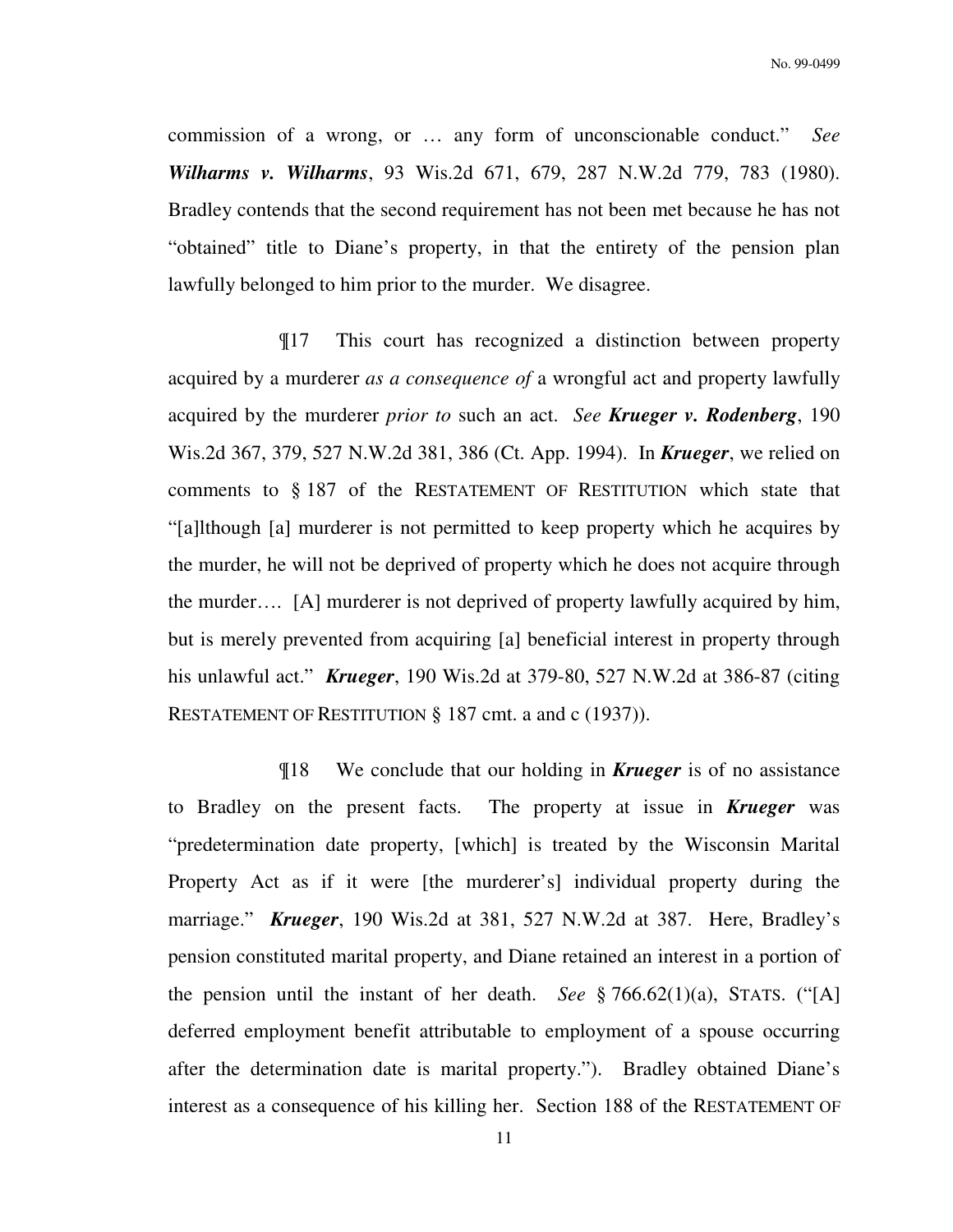RESTITUTION provides that "[w]here two persons have an interest in property and the interest of one of them is enlarged by his murder of the other, to the extent to which it is enlarged he holds it upon a constructive trust for the estate of the other." We conclude that this is precisely the circumstance before us. The RESTATEMENT OF RESTITUTION does not contradict, rather it supports, our disposition.

 ¶19 Bradley also argues, for the first time in his reply brief, that the trial court erred in determining that Diane's marital property interest in his pension amounted to an undivided one-half interest. Section 766.62(2), STATS., provides as follows:

> A deferred employment benefit attributable to employment of a spouse occurring while the spouse is married and partly before and partly after the determination date is mixed property. The marital property component of that mixed property is the amount which results from multiplying the entire benefit by a fraction, the numerator of which is the period of employment giving rise to the benefit that occurred after the determination date and during marriage and the denominator of which is the total period of employment giving rise to the benefit.

Bradley asserts that Diane's interest must be determined by applying this formula which considers both the length of the marriage and the number of years of employment which preceded marriage. As we have noted, however, this argument was not raised in Bradley's opening brief. We do not, as a general rule, address issues raised for the first time in a reply brief, and we will not do so here. *See Estate of Bilsie*, 100 Wis.2d 342, 346 n.2, 302 N.W.2d 508, 512 (1981).

 ¶20 A final issue remains. Diane's children assert that Bradley's appeal was frivolous, and they move this court to award attorney's fees and costs under RULE  $809.25(3)(c)(2)$ , STATS. In order for us to find Bradley's appeal frivolous under the cited rule, we must conclude that Bradley or his attorney knew,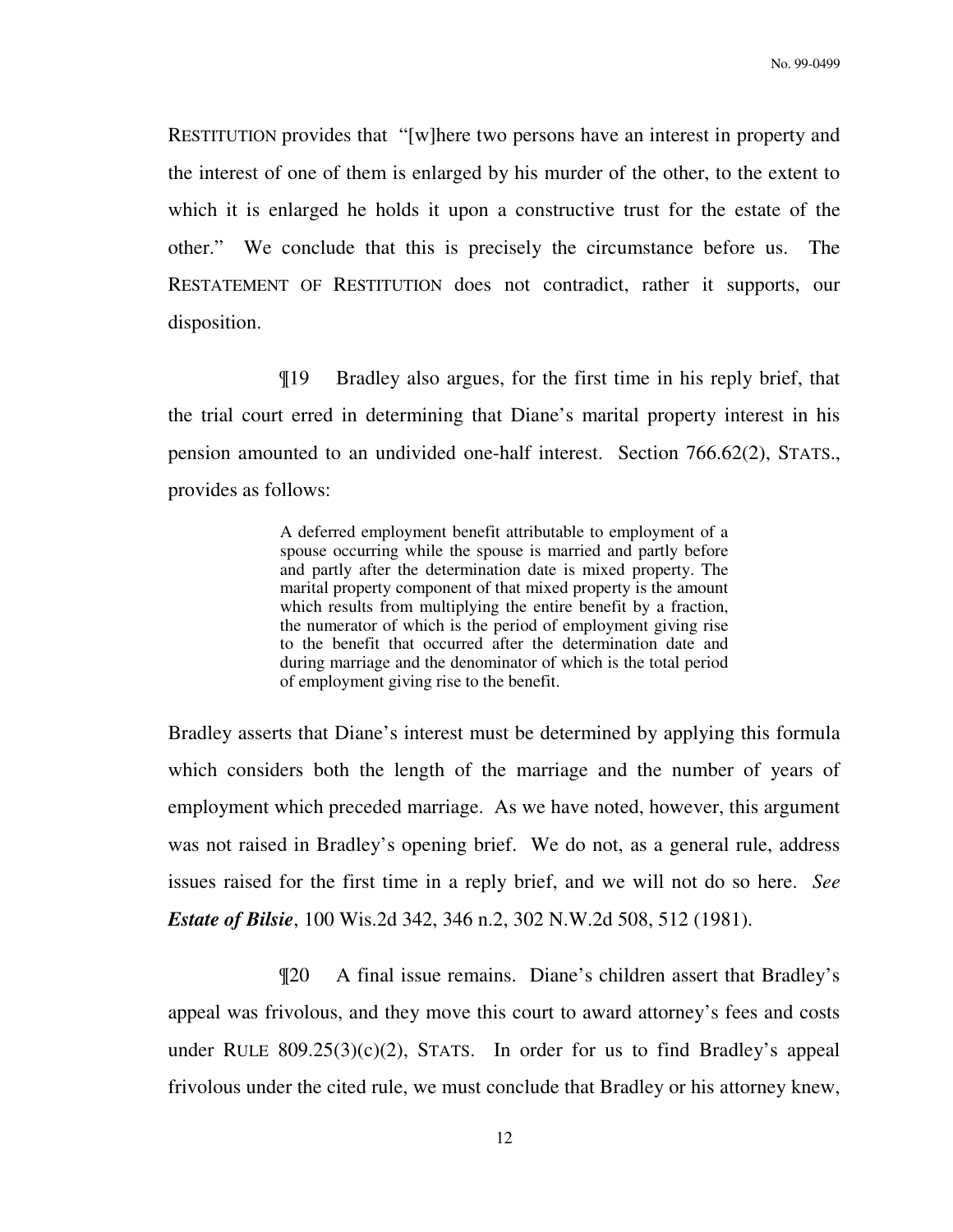or should have known, that his appeal "was without any reasonable basis in law or equity and could not be supported by a good faith argument for an extension, modification, or reversal of existing law." *Id*. This standard is an objective one, based upon what a reasonable attorney would have, or should have, known under the same or similar circumstances. *See Stern v. Thompson & Coates, Ltd.*, 185 Wis.2d 220, 240-41, 517 N.W.2d 658, 665-66 (1994). We are reluctant to find the legal arguments of counsel frivolous and will resolve any doubts as to the frivolousness of an action in favor of finding a claim nonfrivolous. *See id.* at 235, 517 N.W.2d at 663.

 ¶21 The issue presented in this appeal is one of first impression, involving the application of common law principles to statutes enacted well after most of the relevant precedents were decided. Although we have had little difficulty in deciding that the principles should apply to the operation of §§ 766.31(3) and 766.62(5), STATS., we cannot say that Bradley's arguments are without any reasonable basis in law or equity. Accordingly, we deny the motion for sanctions.

## **CONCLUSION**

 ¶22 For the reasons discussed above, we affirm the order of the circuit court imposing a constructive trust on Diane's interest in Bradley's pension. We deny, however, the motion of Diane's children seeking attorney's fees and costs under RULE  $809.25(3)(c)(2)$ , STATS.

*By the Court.*—Order affirmed.